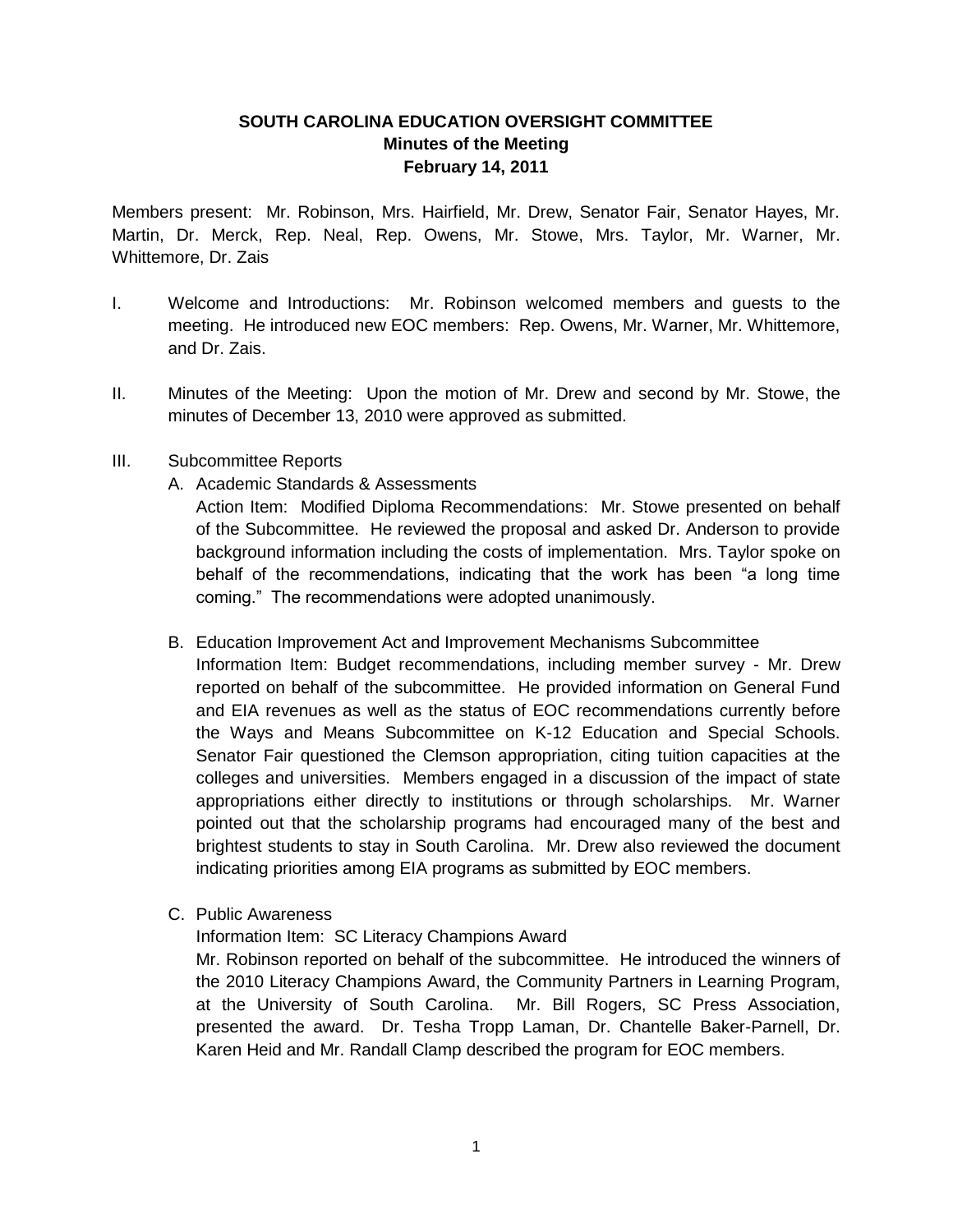Information Item: Annual Report

Mr. Robinson drew members' attention to the draft annual report and asked Mrs. Yow to describe the process and respond to questions. Mrs. Yow indicated that the report is to be published on March 1. Members are asked to provide advice and amendments to Mrs. Yow.

- IV. Special Reports
	- A. Proposed Changes to School Funding: Mrs. Barton presented members with information on the House and Senate bills amending the Education Finance Act and utilizing work developed by the EOC. She expressed appreciation for the opportunity to work on these issues. Senator Fair and Senator Hayes complemented Mrs. Barton on the support she had provided to the discussions.
	- B. Schools "on target" to meet the 2014 Reading Benchmark: Dr. Andrews presented an analysis of reading performance and the likelihood of schools meeting the 2014 benchmark if the current rate of progress is sustained. Data suggest that "doing the same" will not enable schools to reach the benchmark, particularly for historically low-performing groups of students. Members discussed the need to adapt practices substantially and to address the barriers to higher school achievement.

# V. School and District Progress: How Change is Achieved

- A. Arcadia Elementary School, Spartanburg School District Six: Dr. Darryl Owings, Superintendent and Dr. Charles Bagwell, Principal showcased the school community, the culture of achievement and the accomplishments realized.
- B. Abbeville County Schools: Dr. Ivan Randolph Superintendent, and Mrs. Jean Smith, Director of Curriculum and Instruction, provided members with information on how a district administration inspires high levels of performance among schools.

Without further business, the EOC adjourned.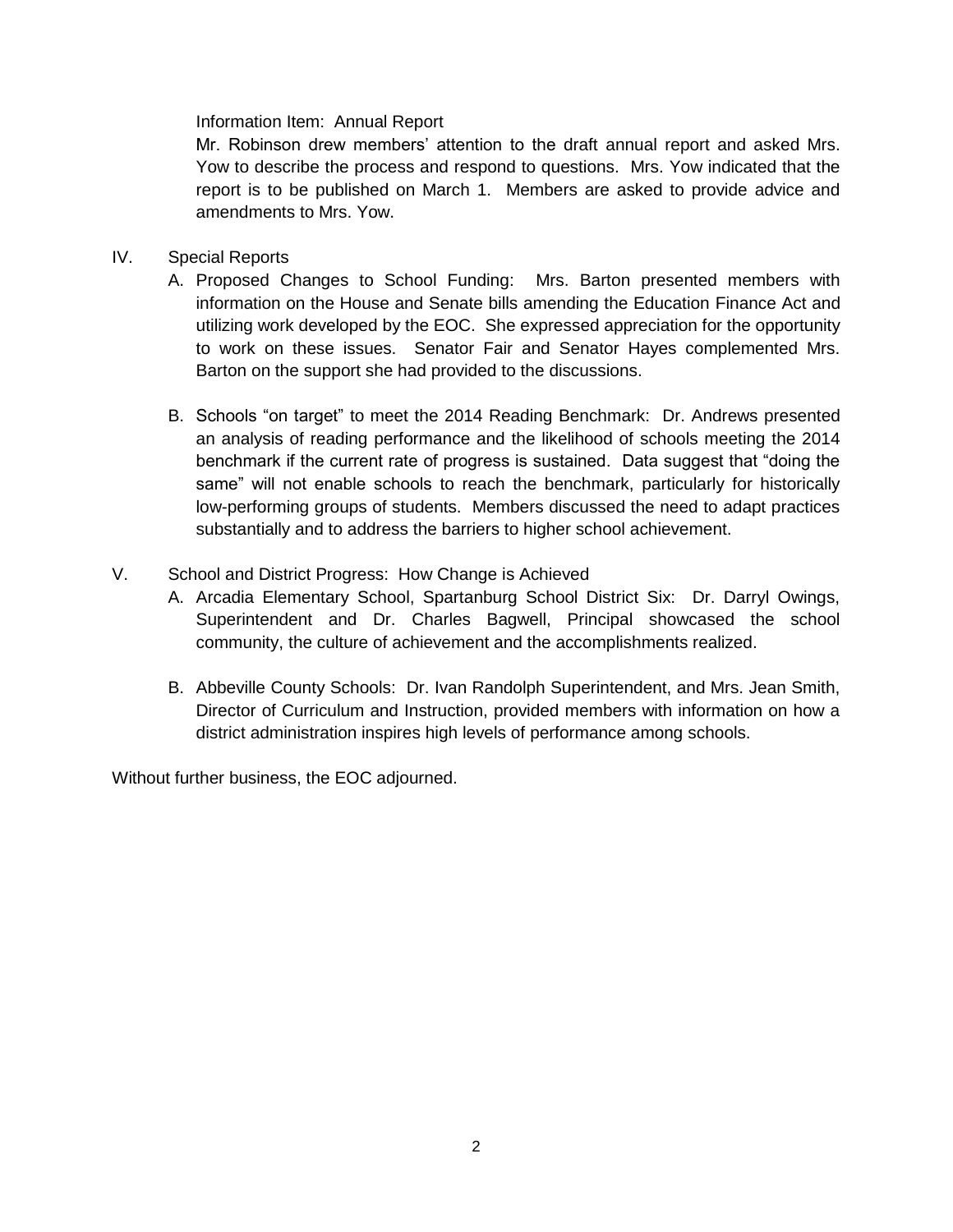# SOUTH CAROLINA EDUCATION OVERSIGHT COMMITTEE Minutes of the Meeting April 11, 2011

Members Present: Mr. Robinson, Mrs. Hairfield, Mr. Drew, Senator Fair, Senator Hayes, Mr. Martin, Dr. Merck, Mr. Stowe, Mrs. Taylor, Mr. Warner, Mr. Whittemore, and Superintendent Zais.

- I. Welcome and Introductions: Mr. Robinson welcomed members and guests to the meeting.
- II. Approval of the Minutes of February 14, 2011: The minutes of February 14, 2011 were approved as distributed.
- III. Special Remarks: Vision for SC Schools: Superintendent Zais addressed the EOC outlining his vision and priorities for SC schools. Dr. Zais emphasized the importance of students acquiring the skills, knowledge and attitudes to be successful and pointed out that our skills most often focus on knowledge, failing to address skills and attitudes. He recommends placing the student and their parents first in making decisions to improve the educational system. For the system to be successful, he recommends increasing choice among schools and programs, ensuring that each student has an excellent teacher in a school led by an excellent principal and precluding that any student is forced to attend a failing school. He suggests that the focus on funding should be aligned with the concept, "given the funding available how do we maximize student learning?" By attending to accountability, incentives and competition we can achieve the benefits he proposes. Dr. Zais affirmed the EOC focus on reading. Among other ideas he recommended:
	- Aligning the curriculum more with the world of work;
	- Changing teacher compensation from a credentials base to a performance base;
	- Structuring the system so that average people can achieve outstanding results;
	- Supporting teachers in classroom discipline; and
	- Expanding the authority of superintendents and principals to hire and fire teachers.

Mr. Warner asked Dr. Zais about changes in governance. Dr. Zais expressed concern about the pool from which board candidates are drawn. Dr. Merck asked if Dr. Zais supported TAP. Dr. Zais indicated that TAP is a partial solution. He plans on having a performance pay model ready for teacher, principal and superintendent input in the fall and, with adjustments, presentation to the General Assembly in December. Dr. Merck asked about year round education. Dr. Zais cited personal experience with a 45-15 schedule (i.e., 9 weeks of instruction, 3 weeks of intersession break) and concerns over summer learning losses. Mr. Warner asked what was the most important action the EOC could take to support Dr. Zais's vision. Dr. Zais asked the EOC to support the charter school bill before the Senate.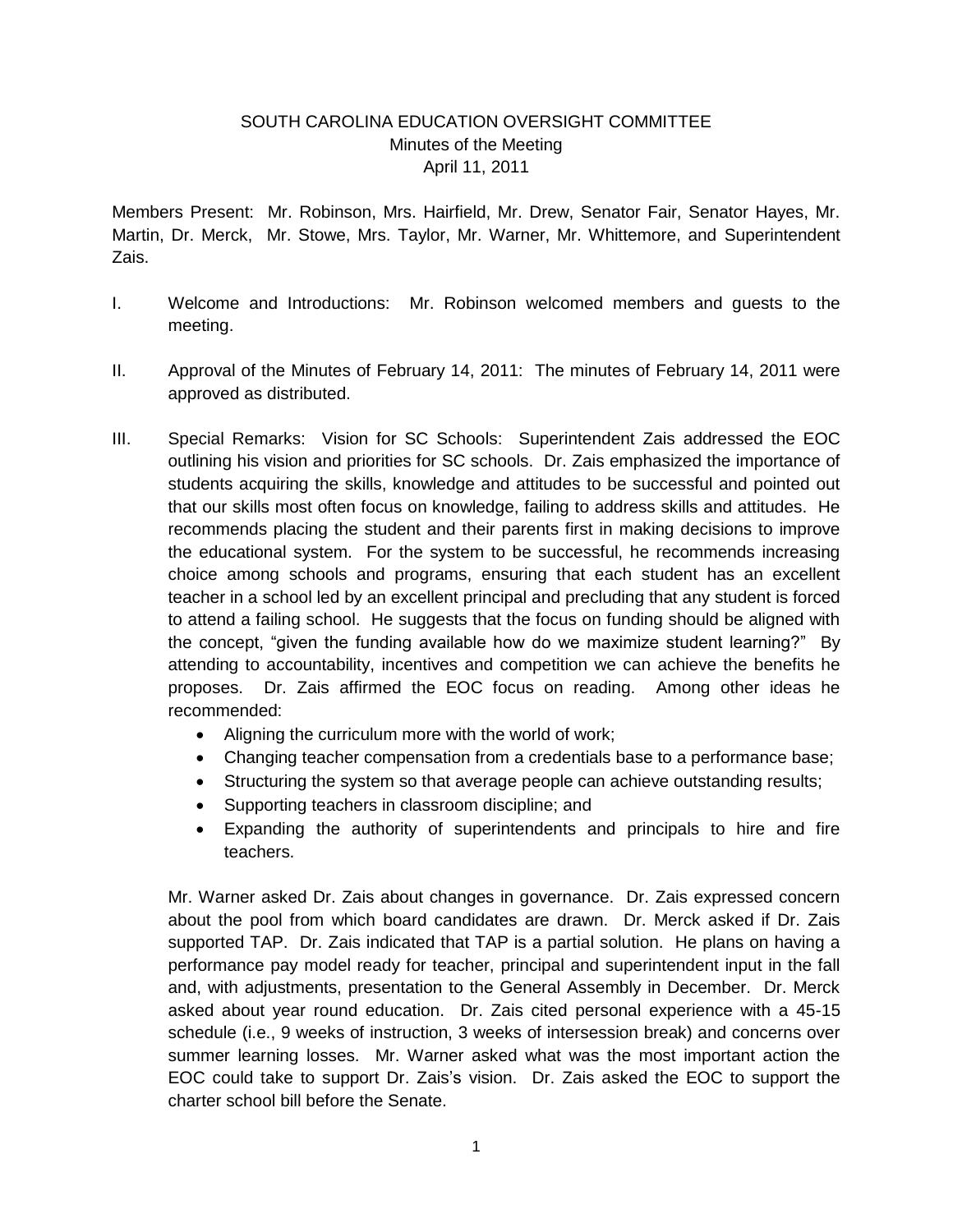- IV. Subcommittee Reports
	- A. Academic Standards and Assessments: Mr. Stowe indicated there was no report from the subcommittee.
	- B. EIA and Improvement Mechanisms: Mr. Drew reported on behalf of the subcommittee. (1) Information: FY12 Budget: Mr. Drew informed members of the adoption of EOC recommendations regarding allocating as many funds as possible to teacher salaries and the adoption of the reading systemic initiative proviso. He outlined other provisions adopted by the House of Representatives including increasing the base student cost, reallocating technical assistance funds and meeting the federal IDEA requirements. Dr. Merck asked about the base student cost in the House-passed bill. Senator Hayes indicated that the base student cost may be slightly different in the Senate in order to accommodate changes in the index of taxpaying ability; (2) Information: Funding Model 2010 Revision: At Mr. Drew's request Mrs. Barton explained the annual revisions to the funding model including inflationary adjustments and comparisons to current fund allocations. She drew members' attention to the increasing number of SC students who are English language learners and to cost-effectiveness studies by the Center for American Progress and the Texas Department of Public Instruction. Members asked questions about the level of funding spent on debt service (e.g., capital projects, bonds). Senator Hayes thanked Melanie Barton and the EOC staff for their work on the school finance legislation. Mr. Warner asked why if we are spending \$250,000 per classroom, we could not dedicate \$125,000 to teacher salaries as the recently showcased Equity Project school. (3) Action: Teacher Loan Report: At Mr. Drew's request Mrs. Barton reviewed the annual Teacher Loan Report documenting continued success of the program. There has been a considerable reduction in applicants generally this year (likely related to the reduction in teacher jobs) and particularly in the number of African-American graduates. Members asked about the proportion of the current teaching force who had participated in the teacher loan program. Mr. Robinson asked how the loan program opportunity is communicated to potential participants. The EOC approved the report and its recommendations.
	- C. Public Awareness: Mrs. Hairfield reported on behalf of the subcommittee. (1) Information: 2010 ratings: Mrs. Hairfield reviewed the discussion points (previously distributed) noting the changes related to adjustments in the ratings of 155 high schools and four districts. (2) Information: EOC Communications Plan: Mrs. Hairfield distributed a listing of activities completed as components of the EOC Public Awareness responsibilities and reviewed them for the members.

## V. Key Constituency: SC Minds at Work

On behalf of the SC Chamber of Commerce, Chairman Jim Reynolds and Chernoff Newman Executive Lee Bussell presented information on the SCMinds@Work initiative. Mr. Reynolds pointed out a number of areas in which SC is highly ranked and the success of the Education and Economic Development Act (EEDA) in building SC's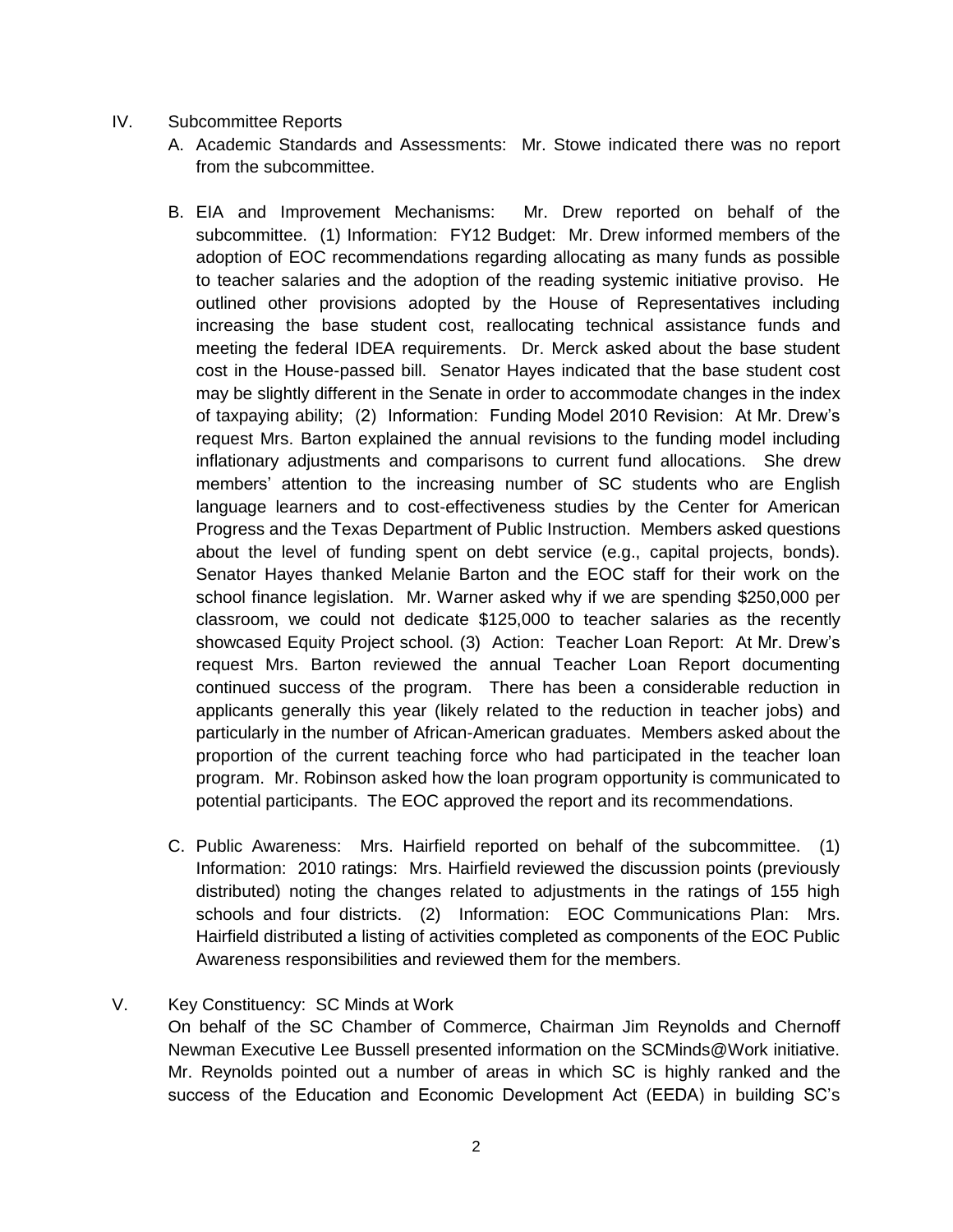workforce. They reported on national studies of SC performance and the perception of SC performance. In these studies, SC often was perceived as a low to moderate performer; however, with information those surveyed improved their perception of SC considerably. The SC Chamber of Commerce has a national campaign to provide information leading to more positive perceptions of SC.

Senator Fair commented on the success of articulation agreements and the dual credit programs promoted through the EEDA. Mr. Martin indicated that serving on the EEDA coordinating council was a highlight of the work he does. He shared a project in Greenville schools in which students are managing virtual enterprises. Mr. Drew pointed out the success of the charter schools associated with Greenville Technical College. Mr. Warner affirmed the need to celebrate progress but cautioned that we must be vigilant in how far we have to go. Senator Hayes thanked the SC Chamber of Commerce for its leadership with the EOC, the EEDA and now on the SCMinds@Work project.

# VI. New Business

- A. Senator Fair asked that the EOC hear from teachers who wish adjustments in the ratings based upon the student demographic factors. Mr. Robinson indicated this might fit best in the retreat agenda;
- B. Mr. Warner asked about value added measures in teacher compensation. He also thanked Dr. Anderson for the response to his questions regarding barriers to higher achievement;
- C. Senator Hayes addressed EOC members explaining the Rule 24 decisions regarding the EOC suspension proviso. He indicated that clear communications need to be directed to the (not-yet-appointed) members of the budget conference committee.

Having no other business, the EOC adjourned.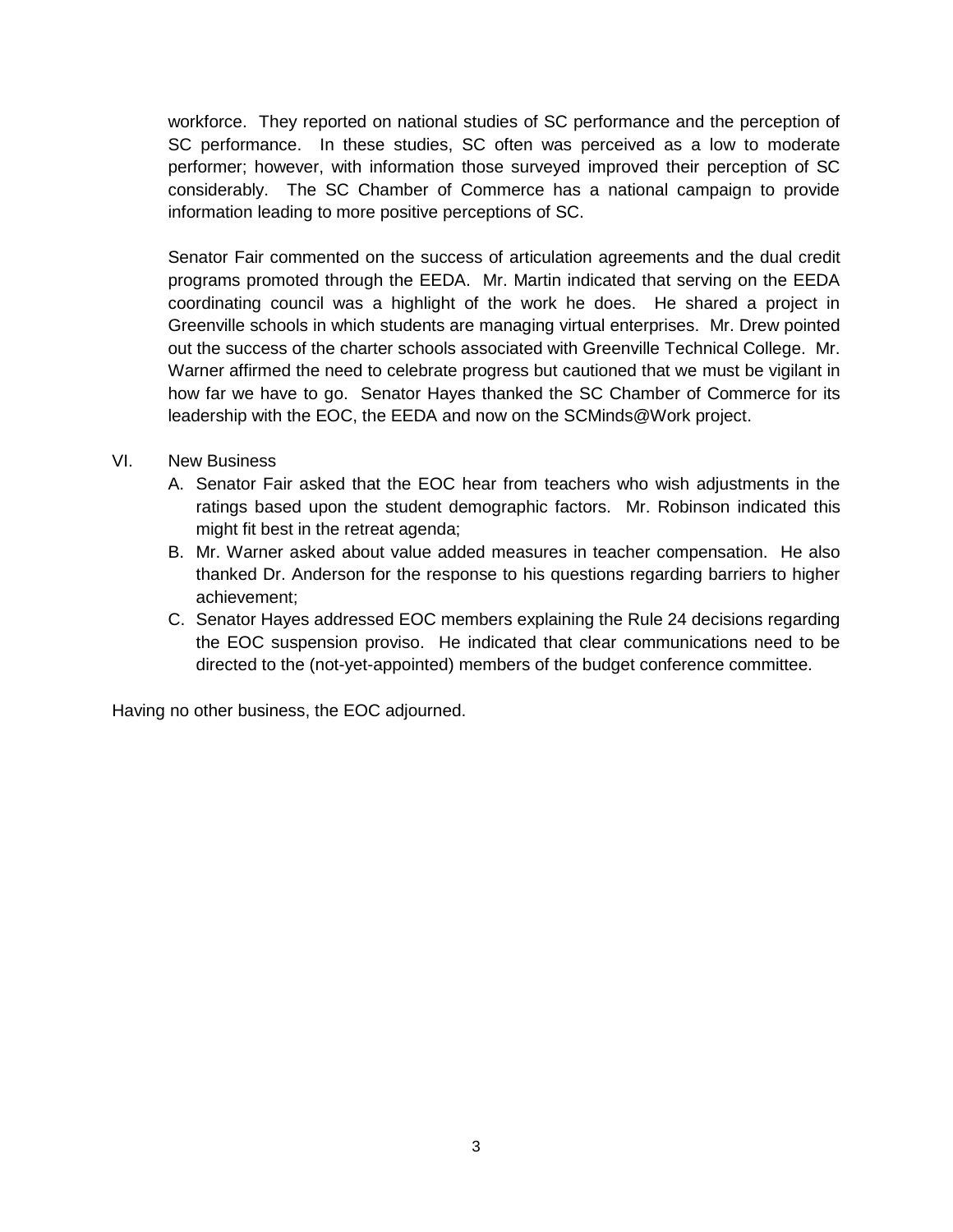## SOUTH CAROLINA EDUCATION OVERSIGHT COMMITTEE Minutes of the Meeting June 13, 2011

Members present: Mr. Robinson, Mrs. Hairfield, Mr. Drew, Senator Fair, Senator Hayes, Mr. Martin, Dr. Merck, Rep. Neal, Rep. Smith, Mr. Stowe, Mr. Warner, Rep. Whitmire, and Superintendent Zais

- I. Welcome and Introductions: Mr. Robinson welcomed members and guests to the meeting. He began the meeting by thanking Dr. Anderson for her service and introducing Mrs. Denise Holland from Harvest Hope Food Bank. Mrs. Holland outlined the food and nutritional needs of families in South Carolina and Harvest Hope's response. She expressed appreciation for the donation from current EOC staff and members as well as former EOC chairmen in honor of Dr. Anderson's retirement. Mr. Robinson presented the donations and Dr. Anderson expressed her appreciation to the EOC members and reminded everyone of the work ahead to ensure that all of South Carolina's young people have the education to ensure their right of self-determination.
- II. Approval of the Minutes: The minutes were approved as distributed.
- III. Subcommittee Reports
	- A. Academic Standards and Assessments: Mr. Stowe reported on behalf of the subcommittee. Recommendation to approve the social studies academic content standards: The subcommittee recommended approval. Senator Fair seconded the motion and then requested discussion of the end-of-course tests scores prior to action on the standards. Mr. Stowe asked Dr. Andrews to summarize the report on end-of-course test scores, with particular attention to the scores on the US History. Members discussed the revisions to the standards, asking if the amount of content to be taught had actually been reduced. Questions were raised about teacherdeveloped and delivered curriculum, the cognitive demand of the standards. Ms. Bosket responded on behalf of the SC Department of Education with examples of how the content had been reduced. She was asked to provide a "side-by-side" of the old and new standards. She also indicated that there would be revisions to the endof-course test in US History to align with the new content standards. Senator Fair asked if the standards for the US History course should be returned for additional work. Mr. Drew indicated that we would never have perfect standards and called the question. Rep. Neal seconded the call. The EOC members voted in favor of calling the question (one negative vote). Mr. Robinson then stated the motion to approve the content standards was before the EOC. The EOC approved the standards unanimously.
	- (B) EIA and Improvement Mechanisms Subcommittee: Mr. Drew reported on behalf of the subcommittee. He asked Mrs. Barton to present the information.
		- (1) Status of FY12 Budget: Mrs. Barton informed members that the General Appropriation bill is before the conference committee. With increased revenues and deliberate actions each body had increased revenues for schools. The reading initiative is in both the House and Senate versions of the bill as are increased funds for charter schools and EFA dollars to students with disabilities. The versions differ on the use of new revenues for schools or unemployment tax reductions, the utilization of the EFA structure or straight weighted pupil unit allocations, study of the Common Core, the allocation of lottery funds and technical assistance. The versions also differ on placement of the EOC.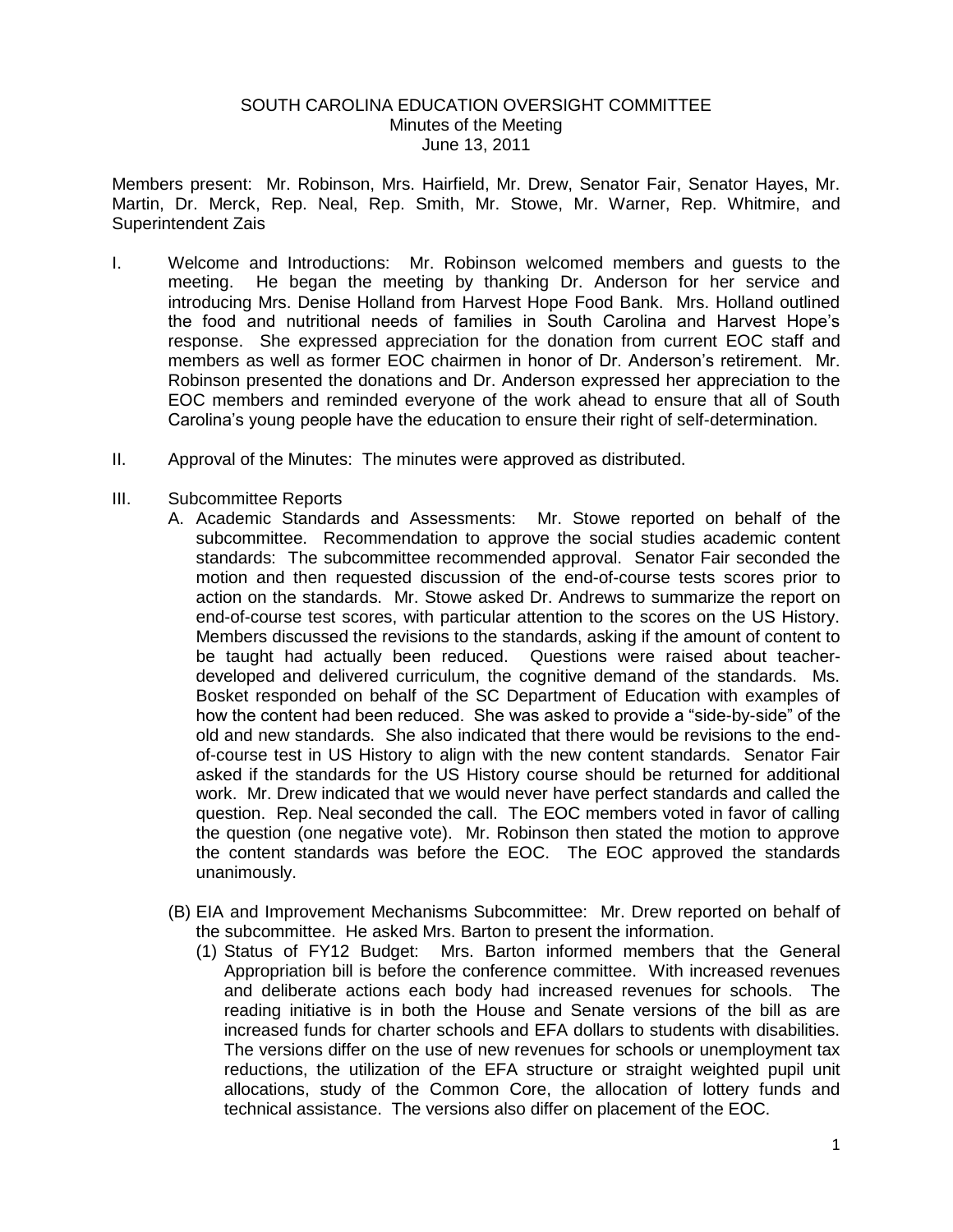- (2) Analysis of the Parent Surveys: Mrs. Barton reviewed the findings of the 2010 parent surveys noting generally the positive correlation between parent surveys and school ratings. She outlined areas of concern, including response rates generally, parent knowledge of student behavior and treatment and the reception (by the school) of ideas and suggestions from parents.
- (3) CDEPP Evaluation: Dr. Bill Brown, USC, outlined the work following CDEPP participants through the third grade. Using a probability sample, the USC team has been able to follow a group of students from four years through grade three (the current placement of the first cohort). The team is constructing two comparison groups: students in other publicly-funded pre-school programs and students with no pre-school experiences. The first report of the follow-up study should be available this fall.
- (C) Public Awareness Subcommittee: Mrs. Hairfield reported on behalf of the subcommittee. She noted that the Director of Communications position had been advertised and applications were to be accepted through June 14. She also indicated that the Family Friendly standards had been revised and posted on the EOC website. The 2011-2012 Accountability Manual is at the printer's for publication and delivery to schools. It is to be posted on the website as well. Finally she outlined the opportunity for the EOC to participate in the *SCMinds@Work*  partnership, using private funds.
- IV. General Business: Mr. Robinson announced the appointment of Mrs. Melanie Barton as Interim Executive Director. He expressed appreciation for her leadership and the Committee's anticipation of good things to come.
- V. New Business:
	- (1) Race to the Top: Mr. Robinson indicated that he had been contacted by several individuals regarding South Carolina's decision not to compete in this round of Race to the Top grants. He drew members' attention to an article distributed at their desks. Superintendent Zais distributed an opinion piece he had published in three major newspapers in South Carolina. Essentially, South Carolina would be eligible only for \$10-20 million apportioned across 4 years. The funds would be limited to a "scaled-back" version of programs initially proposed in the Race to the Top application submitted by Dr. Rex. Those funds would amount to about \$1.25 per pupil per year. Dr. Zais indicated that the state's resources would be better focused on the tasks of greatest priority. Rep. Neal asked if the Supt. was recommending freeing schools of all federal requirements. Supt. Zais indicated that he was not advocating that; however, he wanted to create circumstances in which there were fewer directives and greater local control.
	- (2) Leadership: Mr. Warner raised the issues of test-based accountability and asked if there were ways in which we could examine the impact of governance and leadership. Senator Hayes asked about the 'closing the gap" schools and their leaders. The Superintendent affirmed his belief in the quality of leadership as the critical factor. A number of members asked questions or commented on the leadership training available and if that training had an impact. Superintendent Zais suggested that the SCDE should present information on the leadership training the agency provides. Rep. Neal asked for structural recommendations and suggested that the EOC should sponsor a leadership academy focusing on the specific skills needed to lead in a school. Mr. Drew discussed the differences in the qualities of leaders versus the certification requirements. Rep. Neal asked that the focus also address working in high poverty circumstances.
- VI. There being no other business, the meeting adjourned at 2:45 p.m.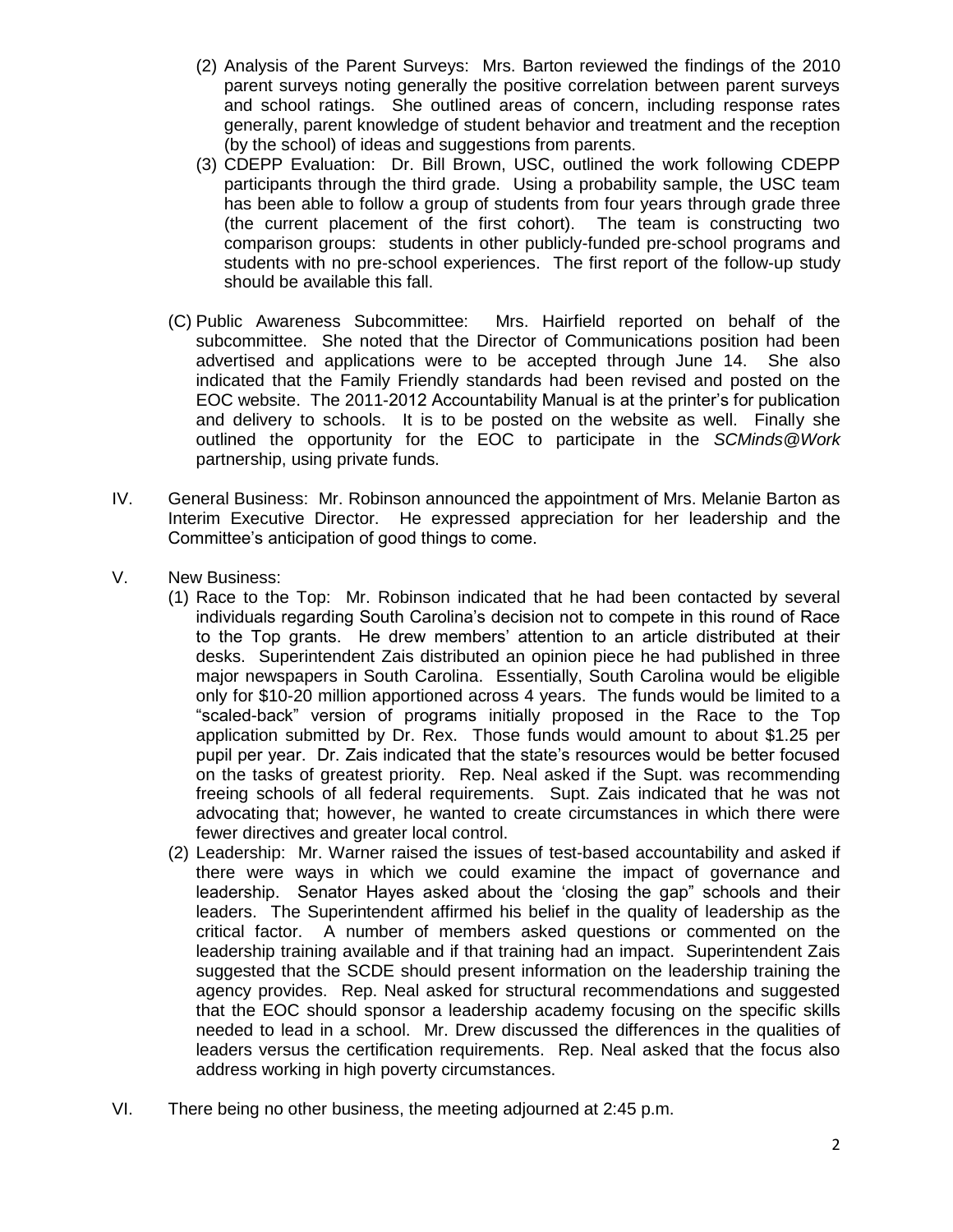#### EDUCATION OVERSIGHT COMMITTEE Minutes of the Meeting August 8, 2011

Members present: Mr. Robinson, Mr. Drew, Senator Fair, Senator Hayes, Mr. Martin, Mr. Merck, Rep. Smith, Mrs. Taylor, Mr. Warner, Rep. Whitmire, and Mr. Whittemore

Invited Guests: Ms. Bosket, Mrs. Cauthen, Mrs. Marini, Mr. Bounds, Dr. Knight, Dr. Booker, Dr. Padilla, Dr. Allan, Dr. Klar, and Dr. Watson

EOC Staff: Dr. Andrews, Mrs. Barton, Ms. King and Ms. Graham

### **I. Welcome and Introductions:**

Mr. Robinson welcomed members and guests to the meeting. He asked public attendees to introduce themselves. Mr. Robinson reminded the EOC that the objectives of the retreat are to continue efforts to improve reading proficiency of all students in South Carolina and to gather information and expertise to improve the number of effective instructional leaders in our districts and schools.

Mr. Robinson asked for approval of the minutes of June 13. Mr. Drew made a motion to approve the minutes as distributed; Mr. Martin seconded the motion. The minutes were approved.

Mr. Robinson recognized Mrs. Barton who provided the members with information on her background and experience. She then informed the members of the information contained in the retreat packet.

## **II. Reporting Facts and Measuring Change**

### Information: Report on PASS Reading, 2009 and 2010

Dr. Andrews discussed the results of a study that compared the PASS reading and Research of students who took the PASS Reading and Research test as third graders in 2009 and as fourth graders in 2010. For the matched sample of 51,773 students, changes in student performance were determined based on the PASS levels of student achievement -- Exemplary 2, Exemplary 1, Met, Not Met 2 and Not Met 1. The results showed that the mean difference between students' 2009 performance and 2010 performance for the matched sample was a decline of 0.24. Furthermore, while 51.1 percent of students had no change in their performance, 16.0 percent of students increased their performance by one or two levels while 32.1 percent declined by one or two levels.

Student achievement changes were *disaggregated* by several factors: (1) by students identified as gifted and talented; (2) by students with non-speech disabilities; (3) by the socioeconomic status of students as measured by the federal school lunch program; (4) by racial/ethnic identity of students; (5) by the mobility of students between schools in the same district and across districts; (6) by the absolute rating of the school that the students attended; and (7) by the improvement rating of the school attended by the child. The disaggregated results showed that similar declines in student performance occurred across all levels. The largest decline occurred with non-speech disabled students who had a -0.33 decline in performance.

Mr. Warner wanted to know if ethnicity or poverty had a greater statistical impact on student achievement. Mrs. Taylor reiterated her concern with the achievement of disabled students.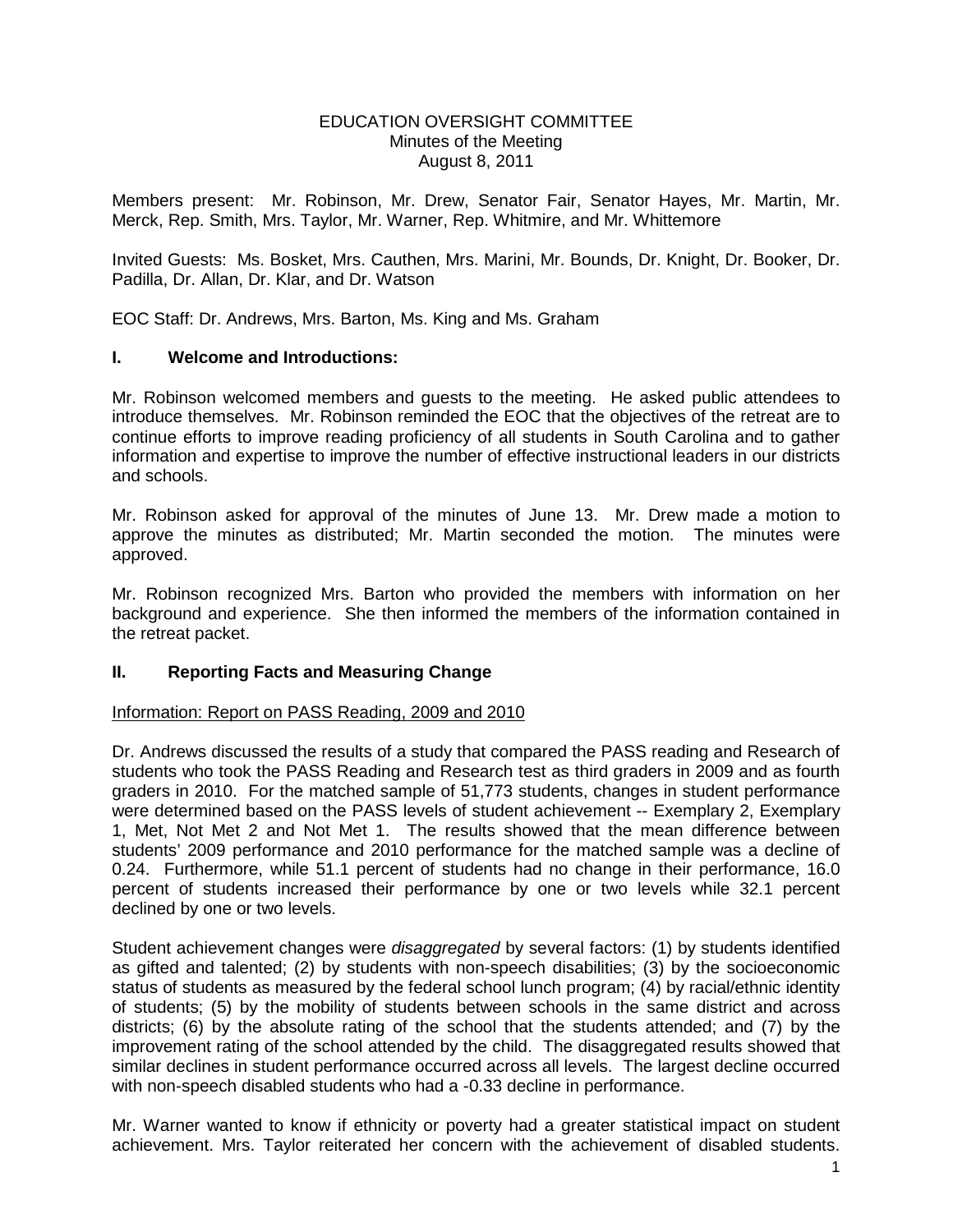Ms. Bosket concurred with Mr. Warner about the importance of creating cultures of innovation to promote the spread of best practices and innovation in schools.

### Information: Report on District and School Leadership

Mrs. Barton summarized national and regional initiatives aimed at increasing the number of instructional leaders in public schools. She discussed the work of The Wallace Foundation and its support of efforts by the Southern Regional Education Board (SREB) in the states of Alabama and Tennessee. She also discussed the work of the Georgia Leadership Institute for School Improvement at the University of Georgia, the Broad Superintendents Academy, and the Virginia School Turnaround Specialist Program at the University of Virginia. The common themes were: (1) a transition from the role of the superintendent or principal from one of administrative leader to instructional leader; (2) the importance of higher education in such reform efforts; and (3) the role of public and private financial support for such initiatives.

Members discussed the importance of strong leaders and the need to cultivate environments of innovation. Mr. Warner reiterated his concern that there are governance issues that impede or restrain leaders from cultivating environments of innovation.

## **III. Promoting Progress**

### Current Programs provided by the South Carolina Department of Education

Mr. Mark Bounds, Deputy Superintendent of the Division of School Effectiveness at the South Carolina State Department of Education described the eight programs and initiatives underway to provide support, mentoring and professional development to principals in South Carolina – the Foundations in School Leadership program; the Assistant Principal Program for Leadership Excellence; the Developing Aspiring Principals Program; the Principal Induction Program/Principal Assessment Program; the School Leadership Executive Institute; the Institute for District Administrators; and the Tapping Executive Educators Program. Since Fiscal Year 2000-02, these programs have served 2,879 individuals. He described the model as being based upon the model used in the military, a continuum of services based upon levels of achievement and training.

The new leadership initiatives underway at the agency are: alternative principal certification; tiered principal certification; and the Program for Assisting, Developing and Evaluating Principal Performance (PADEPP). Mr. Bounds noted that the Department is still concerned with the distribution of educators in rural school districts and the need to relieve principals of noninstructional duties. The agency is also looking at initiatives to assist leaders in non-traditional settings including charter schools and Montessori schools. Currently the agency is looking at the development of a transformation leaders academy and implementation of an alternative certification program. Next year the agency will develop the SAMS Program that will train individuals in school administrative functions. Individuals who complete the SAMS program will then be able to be hired by principals to be responsible for many of the non-instructional responsibilities of a principal.

The members asked about the number of employees in the office who provide the services. Currently there are four individuals with plans to hire two additional staff. Mr. Bounds did say that this office meets three or four times annually with institutions of higher education.

Mr. Warner noted how one community in North Carolina merged the mission of the school with a mission to revitalize the community by creating a farmer's market. Framing the mission of the school helped engage the community as well as provide hands-on learning opportunities for students.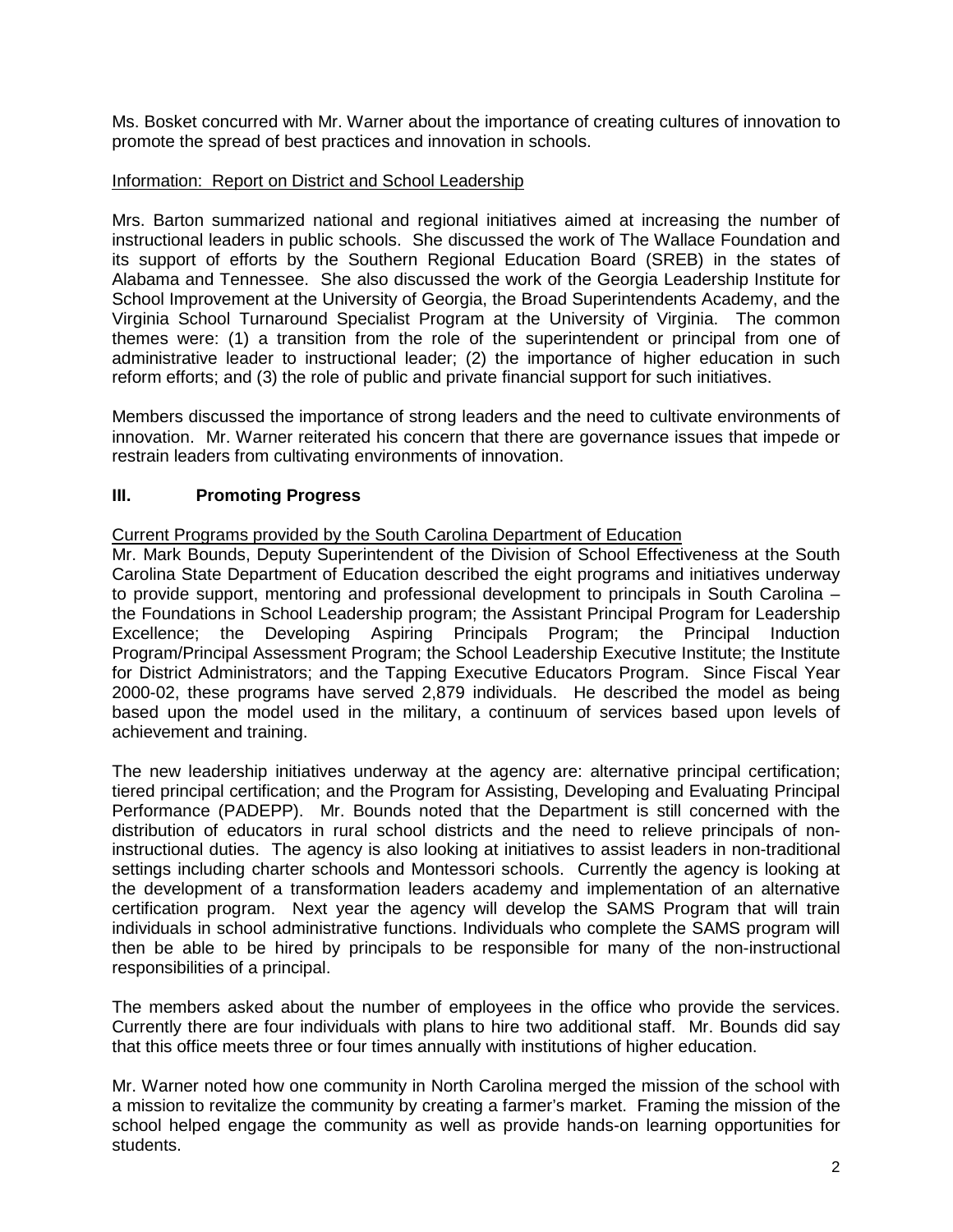## The EOC receded for lunch at noon.

### Discussion with Two Superintendents

Dr. Rainey Knight, superintendent of the Darlington County School District and Dr. Russell Booker, superintendent of the Spartanburg 7 School District shared their insight into leading two very different districts. They noted their challenges and successes.

Dr. Knight noted that she hired the best teachers she could find for the classroom and principals who used good judgment . Student performance was the focus of all decisions made. Her very stable and patient board of trustees also was supportive of her instructional changes. Dr. Knight noted that "there are no excuses;" she is in the business of teaching children. She meets four times per year with principals. Accountability is a key component.

Dr. Booker commented that he is leading his district through a transformation. He has instituted a system whereby parents have choice in several programs including Montessori, International Baccalaureate (IB), arts-infused, and STEM schools. He has led efforts to close two schools in two years. He pursued and obtained grant funding to open an early learning center providing services from birth to age 5. The district hopes to get NAEYC accreditation. He also led the effort to institute a  $9<sup>th</sup>$  grade academy this year to improve the district's graduation rate.

Mr. Robinson asked if there were any governance issues restricting the performance of their districts. Dr. Booker commented that he is concerned that there is no longer a dialogue with the South Carolina Department of Education. Dr. Knight gave examples of decisions made by the agency that directly impact schools and their budgets but which were made without input from the superintendents.

Mr. Warner asked what type of accountability structures would better hold schools accountable. Dr. Booker recommended a system focused on growth. Dr. Knight agreed but noted that such a system should be aligned to the report card.

When asked if there was one thing that they would change about public education, both said that they would change the perception of public education. Dr. Booker shared with the EOC a document that the superintendents had drafted as a guide for public education. Both noted that they appreciated the efforts of the State Chamber in its SC Minds at Work campaign.

### Discussion with Institutions of Higher Learning

From Clemson University Dr. Mike Padilla, Director of the Eugene T. Moore School of Education and Associate Dean of Educational Collaborations, and Dr. Hans Klar, assistant professor in Education Leadership began the discussion. Dr. Padilla noted that the role of higher education is changing. Universities must be responsible for education change and provide research, evaluation and expertise as needed. Higher Education also has a responsibility to school district to provide staff and curriculum development to assist schools. Dr. Padilla noted that the Clemson University is ready and able to collaborate. In addition Dr. Larry Allen, Dean of the College of Health, Education and Human Development at Clemson University reflected on the significant changes that have occurred in higher education.

Dr. Klar then presented the preliminary findings of a study, SC Successful School Principals' Project. This project is one of other endeavors in the United States as well as in sixteen other countries. Using data files from the release of the 2009 annual school report cards, researchers at Clemson used a multiple linear regression to identify schools doing significantly better when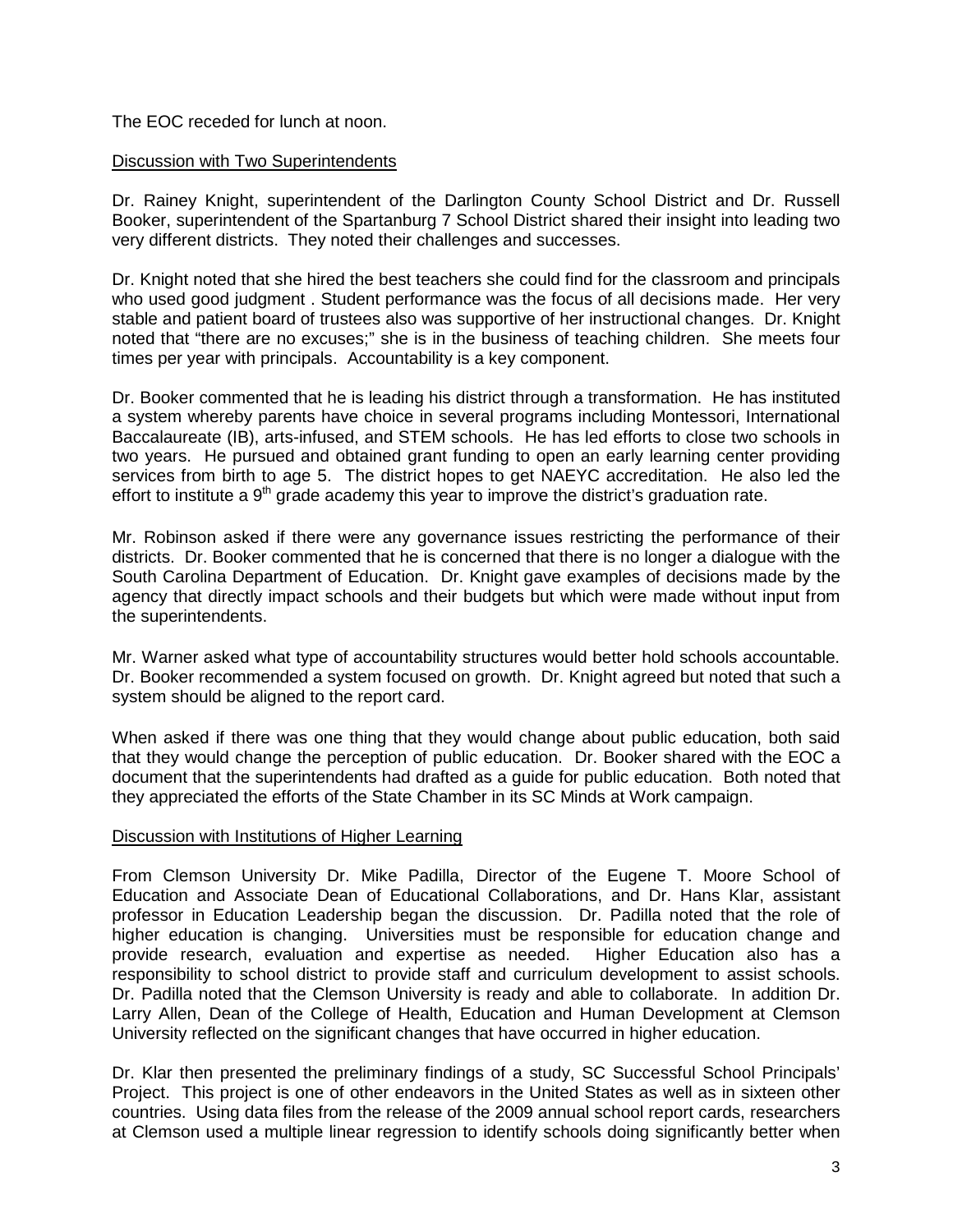compared to their counterparts. The schools were above 70% poverty index. Upon identifying the schools, the researcher followed up with school visits, interviews and surveys of principals, parents, teachers, assistant principals, community liaisons and even high school students. Based on the core leadership practices, the researchers found:

- An unrelenting belief that their students could learn;
- A system of goals and rewards;
- Strong yet positive accountability of teachers and students;
- Orderly clean schools with happy students;
- Individualized professional development opportunities for teachers;
- A "no excuses" style of leadership;
- A focus on issues helped leverage change such as implementation of a single gender program;
- A culture of collaboration;
- Community involvement;
- Focus on finding the right teachers for the classroom; and
- Instructional resources aligned with standards.

Dr. Lemuel Watson, Dean of the College of Education at the University of South Carolina discussed the importance of higher education in public education. He noted that teaching, research and service provided by higher education should be provided. He noted that a P-20 initiative is needed to connect data to instruction so that all children in South Carolina achieve. He emphasized the importance of the state having an innovative, creative, data system. Dr. Watson discussed current initiatives in Illinois. Before becoming principals in Illinois teachers must exhibit leadership potential. A person cannot self-select into a leadership program. Also they must participate in a year-long residency paid for by the state. Education is an applied field; field experience for principals is important.

Both Dr. Padilla and Dr. Watson mentioned the importance of value-added achievement because institutions must determine if their graduates are effective teachers and leaders. Collaboration and dialogue are needed between K-12 and higher education. Mrs. Taylor concurred that more partners are needed in education reform and improvement.

## **IV. Participation on Other Governing Bodies**

- A. Information: Education and Economic Development Act Mr. Martin reported that the Coordinating Council has been given one additional year to operate and continues to move forward in implementing the EEDA.
- B. Information: Statewide Charter School District Mr. Drew had to leave the retreat at 3:10 p.m. Mrs. Barton reported for Mr. Drew that there are 44 charter schools operating this year in South Carolina with an enrollment of 15,967. With the reorganization of the Department of Education there are changes in personnel and administration of charter schools.
- C. South Carolina Public Charter School District -- Mr. Robinson indicated that Mr.<br>Martin is the FOC's nominee for the position on the SCPCSD board. This Martin is the EOC's nominee for the position on the SCPCSD board. nomination and others are pending before Governor Haley.
- D. Governor's School for the Arts and Humanities Mr. Robinson noted that Mr. Warner is being appointed to the board of directors of the Governor's School for the Arts and Humanities, taking the position vacated by Dr. Jo Anne Anderson.
- E. South Carolina Reading Achievement Systemic Initiative. -- Mr. Robinson announced that he is appointing Ann Marie Taylor to the reading panel.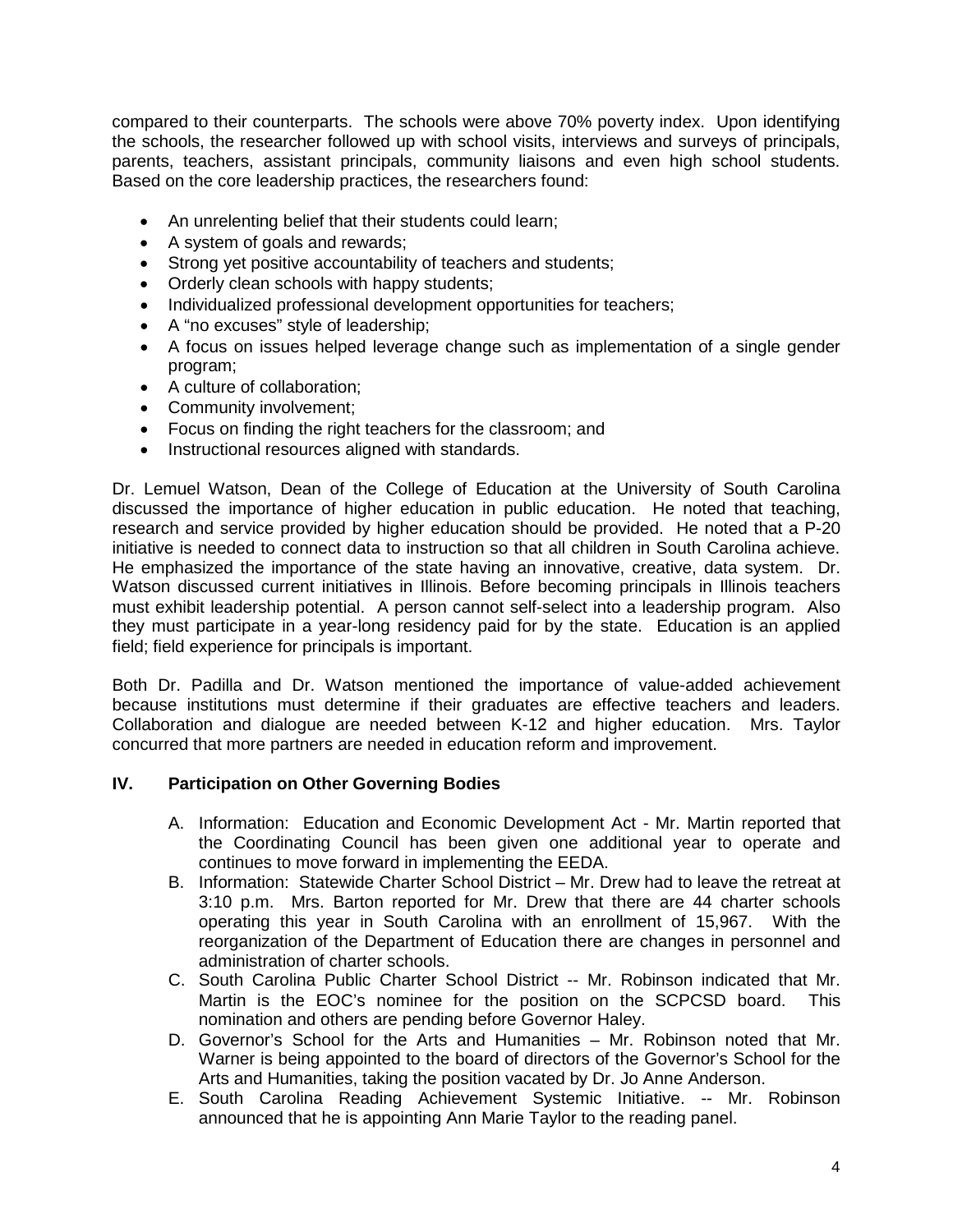# **V. EOC Roles and Responsibilities**

- A. Action: Objectives for 2011-2012 Mr. Robinson asked Mrs. Barton to draft the objectives, taking into consideration the discussions of the August 8 meeting and asking EOC members to provide input. The objectives will be discussed, amended and then approved by the full committee at its October meeting.
- B. The committee went into Executive Session to consider a personnel issue.

The veil was lifted from Executive Session. Mr. Robinson noted that the committee will discuss the hiring of a permanent Executive Director at a later date.

The meeting adjourned.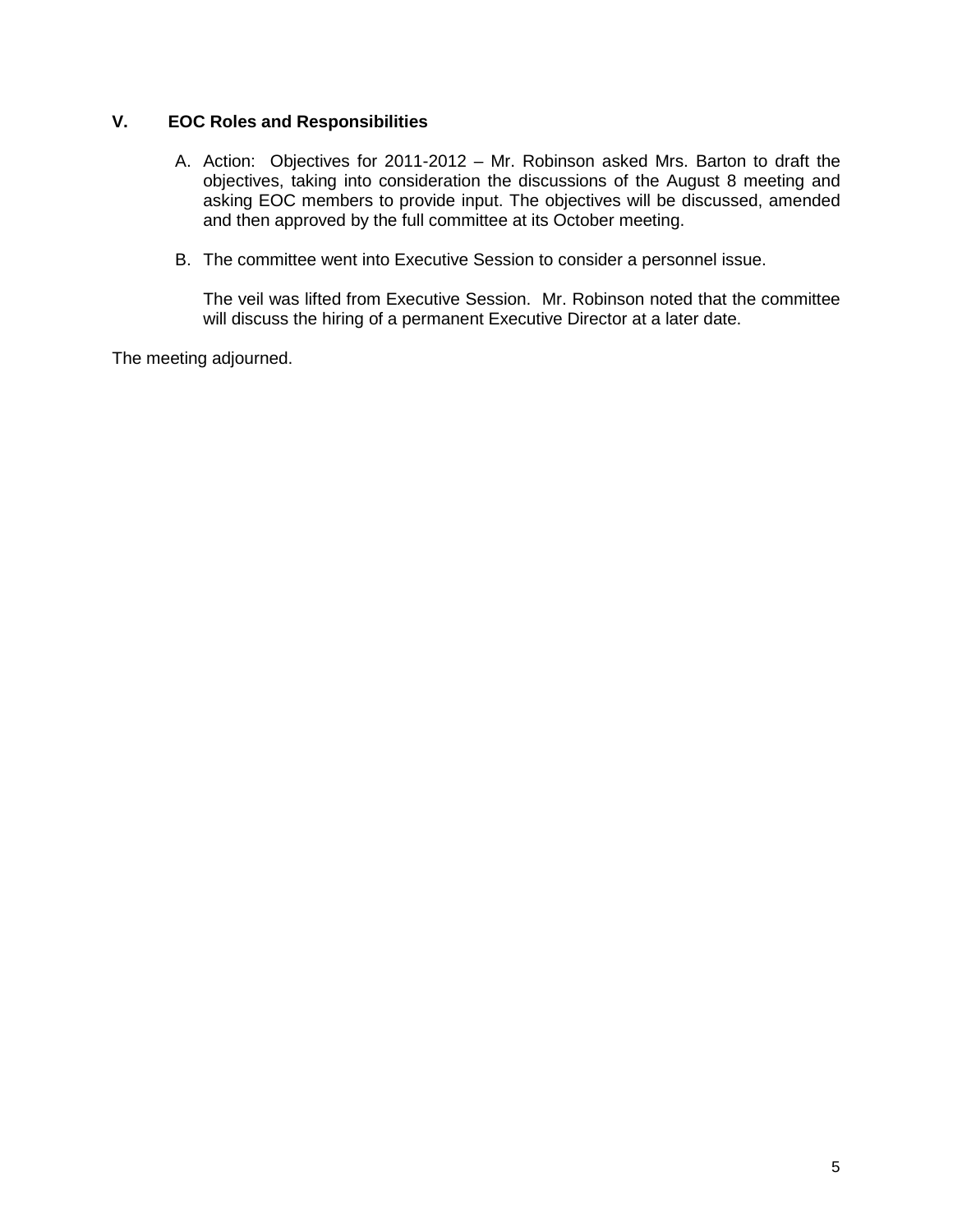# **SOUTH CAROLINA EDUCATION OVERSIGHT COMMITTEE Minutes of the Meeting December 12, 2011**

Members Present: Mr. Robinson, Mrs. Hairfield, Mr. Drew, Senator Fair, Mr. Martin; Dr. Merck, Rep. Patrick via conference call; Rep. Smith, Mrs. Taylor; Mr. Warner, and Mr. Whittemore

- I. Welcome and Introductions: Mr. Robinson welcomed members and guests to the meeting.
- II. Approval of the Minutes of October 10, 2011: The minutes of October 10, 2011 were approved as distributed.
- III. Key Constituencies:

Dr. Tom Peters, Executive Director of South Carolina's Coalition for Mathematics and Science provided an overview of the history of the science and math hubs in South Carolina and discussed the new focus of the Coalition on STEM (science, technology, engineering and mathematics) education. Since 1993, Dr. Peters noted that the science and math hubs focused on instructional improvement; leadership development; and interventions in underperforming schools. This year the Boeing Company has decided to invest \$750,000 over a three-year period to assist ten schools in integrating strategies to improve reading of informational text in the content areas of math and science. The results of the work in these ten schools will provide research and strategies to implement other structural changes in curriculum and learning. Other manufacturers, including BMW, Michelin and 3M, already support the work of the Coalition. Dr. Peters also discussed efforts underway in other states, including North Carolina, that has issued a comprehensive plan to integrate STEM education throughout South Carolina.

Mr. Warner asked for clarification about the budget for the Center. Dr. Peters responded that the center currently charges fees for services with contracts of approximately \$455,000 in the current year. Mrs. Hairfield noted that the hubs have been instrumental in coaching teachers over the years and asked how many districts are using their services. Dr. Peters projects that 25 districts are using the expertise of the center. Mrs. Taylor asked for research on the effectiveness of the program. Dr. Peters responded that he has contacted Carnegie Melon University that has a comparable program. The research is limited to implementation research at the current time. However, the Boeing project will allow the center to substantiate the effectiveness of the STEMS on reading and writing. Dr. Peters noted that the Greenville County School District has asked for assistance in implementing the Common Core State Standards in mathematics. Senator Fair raised concerns that Greenville is spending money on Common Core when legislation is pending before the General Assembly to stop the implementation of Common Core.

Mr. Smith asked when the South Carolina Department of Education terminated funding for the math and science centers. Dr. Peters responded that it was June 6 of the previous fiscal year. Mr. Smith raised concerns that the EOC and potentially the General Assembly would be asked to support funding of an initiative that the State Superintendent of Education has not supported.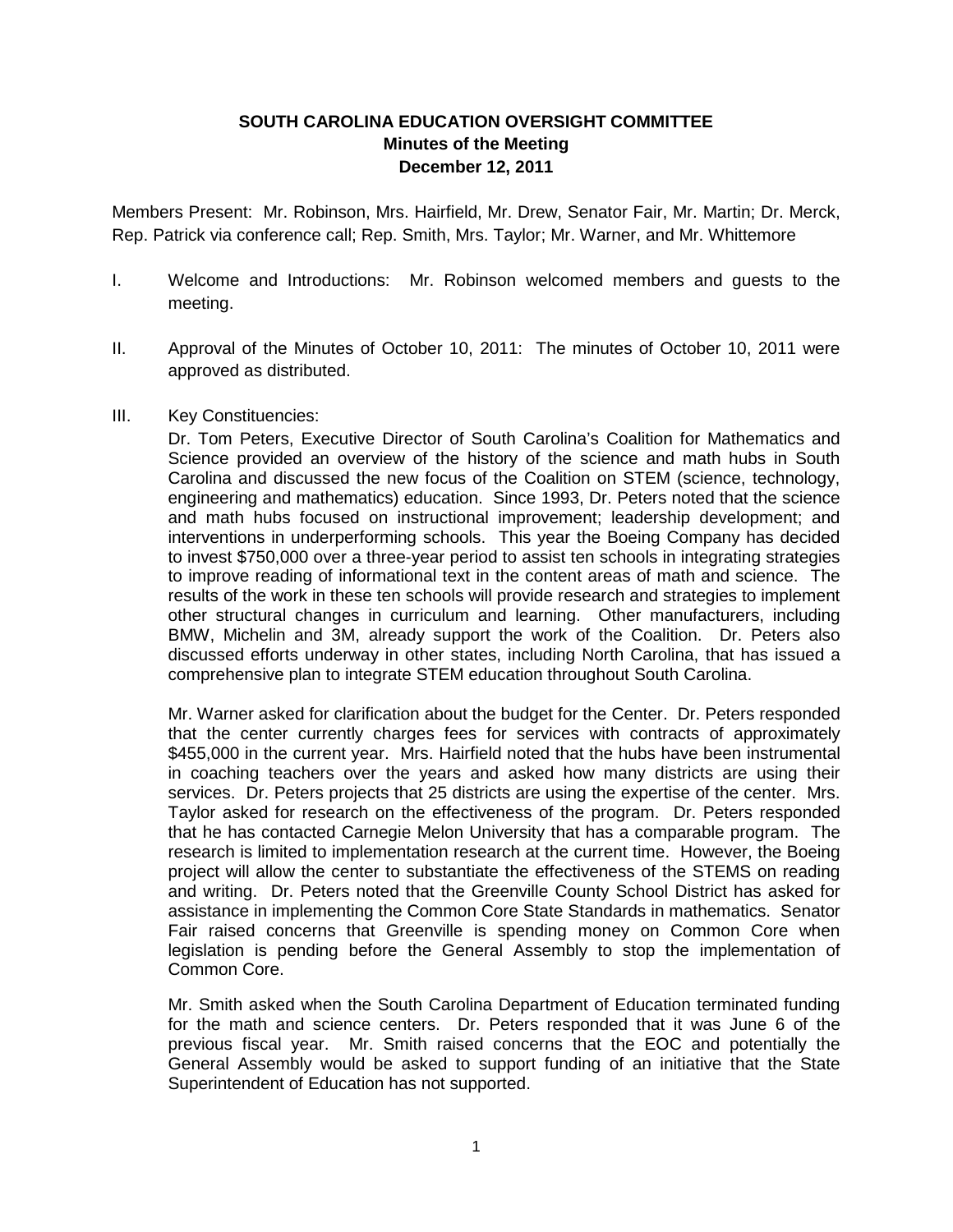Ms. Meka Bosket, Deputy Superintended of Policy and Research at the South Carolina Department of Education, was recognized to address the issue of why the Department of Education has chosen not to renew its contractual agreement with the math and science centers. Ms. Bosket said that the agency could not determine the impact of the program or justify the investment. She also noted that other private vendors would be available to assist districts and schools with implementing the Common Core State Standards. Mr. Robinson asked Ms. Bosket how the funds that had been allocated to the math and science centers in the current year were being expended. Ms. Bosket responded that the funds were used for other professional development efforts. Senator Fair followed with questions of Ms. Bosket concerning the implementation of Common Core, expressly the cost of the assessment. Dr. Merck asked if the agency had considered using WorkKeys rather than HSAP. Ms. Bosket responded that Dr. Zais supports WorkKeys but that there are other programs including those being developed by ACT and SAT that might also be used.

IV. Subcommittee Reports

The committee then turned to the Subcommittee reports. Mr. Robinson noted that Rep. Andy Patrick, the newest member of the EOC appointed by Rep. Owens as his appointee from the House Education and Public Works Committee was participating in the meeting by conference call.

- A. Academic Standards and Assessments: There was no report from the subcommittee.
- B. EIA and Improvement Mechanisms: Mr. Drew reported on the EIA and Improvement Mechanisms Subcommittee's budget recommendations for Fiscal Year 2012-13. Mr. Drew summarized the recommendations of the EIA subcommittee to:

### **Adopt the current year's EIA appropriation base as the base appropriation for all EIA programs in Fiscal Year 2012-13**

**Continue consolidation of EIA line items** as noted which will reduce the number of EIA-funded programs to 42, down from 71 in Fiscal Year 2008-09.

**Reduce EIA appropriation** to the Department of Disabilities & Special Needs (DDSN) for teacher salaries of \$150,000 is the amount requested by the agency to conform to reductions in the number of instructional personnel.

### **Funding of New Initiatives including**:

**Teach For America South Carolina** – EIA funding of \$2.0 million to increase the number of top college graduates and professionals teaching in public schools in lowincome communities, with high annual teacher turnover rates, and consistently low student achievement. To date, private funds alone have brought 31 Teach For America corps members to the school districts of Clarendon 2, Darlington, Florence 1, Orangeburg 3 and Orangeburg 5. The recommendation is to expand the program with both state and private funds. The goal is to have an additional 75 corps members teaching in South Carolina in 2012-13.

**S2 TEM Centers SC (Science, Technology, Engineering and Mathematics)** – To support existing and future companies with a trained workforce, the EOC proposes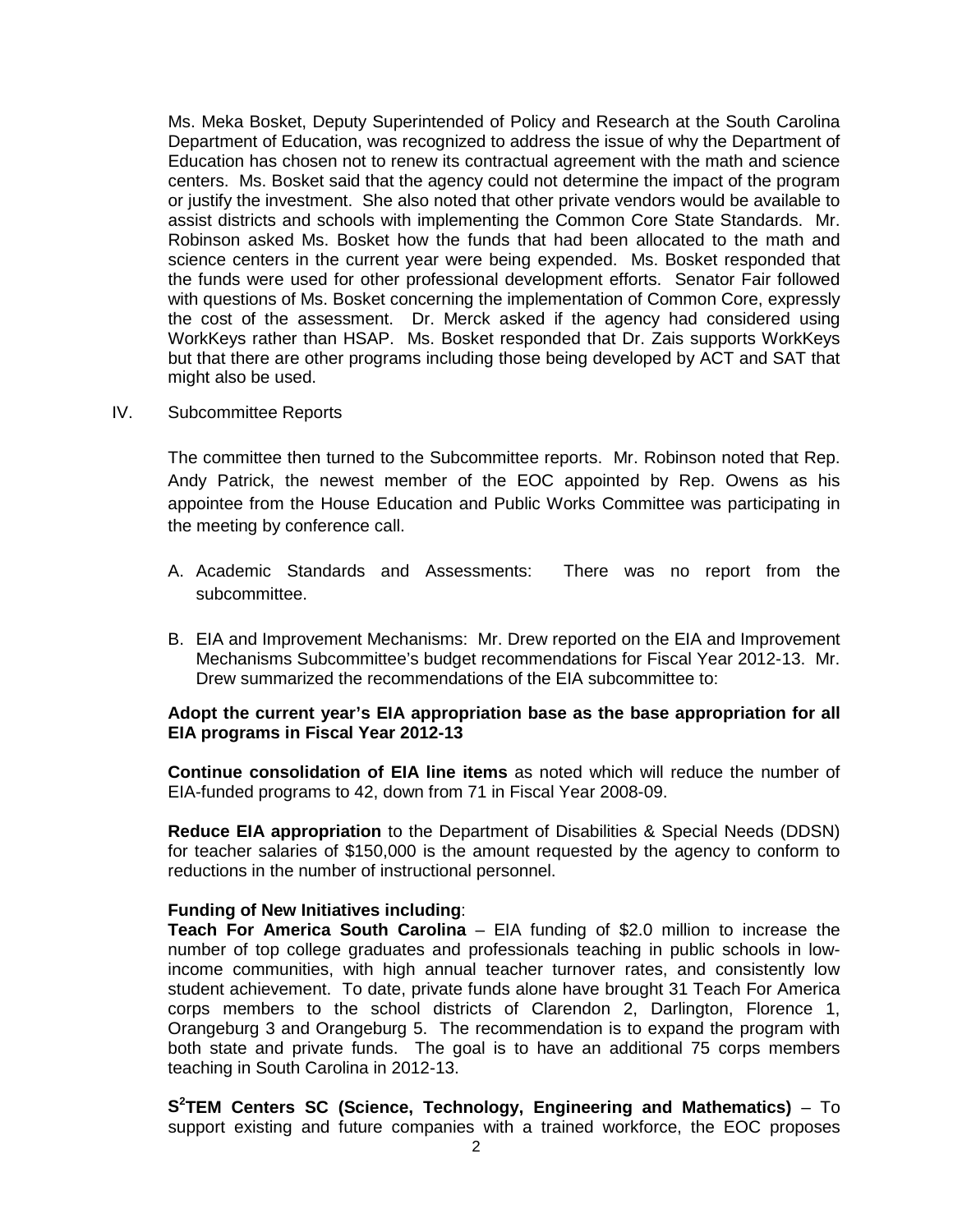investing \$1,750,000 to transform the five regional math and science centers and the South Carolina Coalition for Mathematics and Science at Clemson University into an entity for innovation, research and implementation in STEM education. The coalition would establish a formalized STEM education infrastructure plan funded with both public and private funds.

**Education Infrastructure and Innovation Initiative** – The EOC recommends an appropriation of \$32,500,000 in a new initiative that would first, develop a five-year plan to address technology needs and to promote innovation in education. Up to 15 percent of the EIA appropriation would be used to develop the plan with the balance of funds in the program carried forward into the subsequent fiscal year to begin implementation of the plan. The plan would determine infrastructure needs of public schools, including charter schools, and technical colleges; determine 21st century curriculum, instruction, assessments and accountability needs that will promote improved learning through innovation; and determine professional development needs of teachers and administrators.

Mr. Warner asked why the consolidation of line items is needed. Mr. Drew responded that it gives districts more flexibility and requires less time and effort in allocating the funds. Mr. Warner raised questions about the recommendation to fund  $S^2$ TEM Centers SC. Mr. Fair reiterated his concern about districts spending funds for Common Core implementation and moved that the question be divided. Mr. Smith seconded the motion. The committee voted to divide the issue.

The Committee took up first the consolidation of line item appropriations for programs for disabilities. Mr. Warner moved and Mr. Smith seconded the recommendation to consolidate the line items into Aid to Districts. There being no discussion, the recommendation was adopted unanimously.

The Committee then took up the consolidation of line item appropriations for teacher salaries and fringe benefits. Senator Fair moved and Mr. Warner seconded the recommendation to consolidate these line items. There being no discussion, the recommendation was adopted unanimously.

The Committee then took up the recommendation to appropriate \$2.0 million for Teach For America South Carolina. Mrs. Taylor asked about the program and was advised that the EOC had received a presentation in October on the program's goals and expansion efforts. There being no further discussion, the recommendation was adopted unanimously.

The Committee then took up the recommendation to appropriate \$1,750,000 in EIA funds to  $S^2$ TEM Centers SC at Clemson University. Mrs. Hairfield moved and Mrs. Taylor seconded the recommendation. Mr. Warner advised that the Center should be prepared next year to justify the value of its services. Mr. Robinson concurred that no program receiving EIA funds in Fiscal Year 2012-13 should consider the funding automatic. Mr. Smith expressed his concern with starting new programs in the EIA when teachers have not received pay increases in several years. There being no further discussion, the recommendation was adopted with Mr. Smith and Senator Fair voting no.

The Committee then took up the subcommittee recommendation that \$32.5 million be appropriated to the Education Infrastructure and Innovation Initiative. Mr. Smith moved and Mr. Martin seconded the recommendation. Ms. Taylor asked if the Subcommittee had considered the recommendations of the Reading Panel. Ms. Taylor was informed